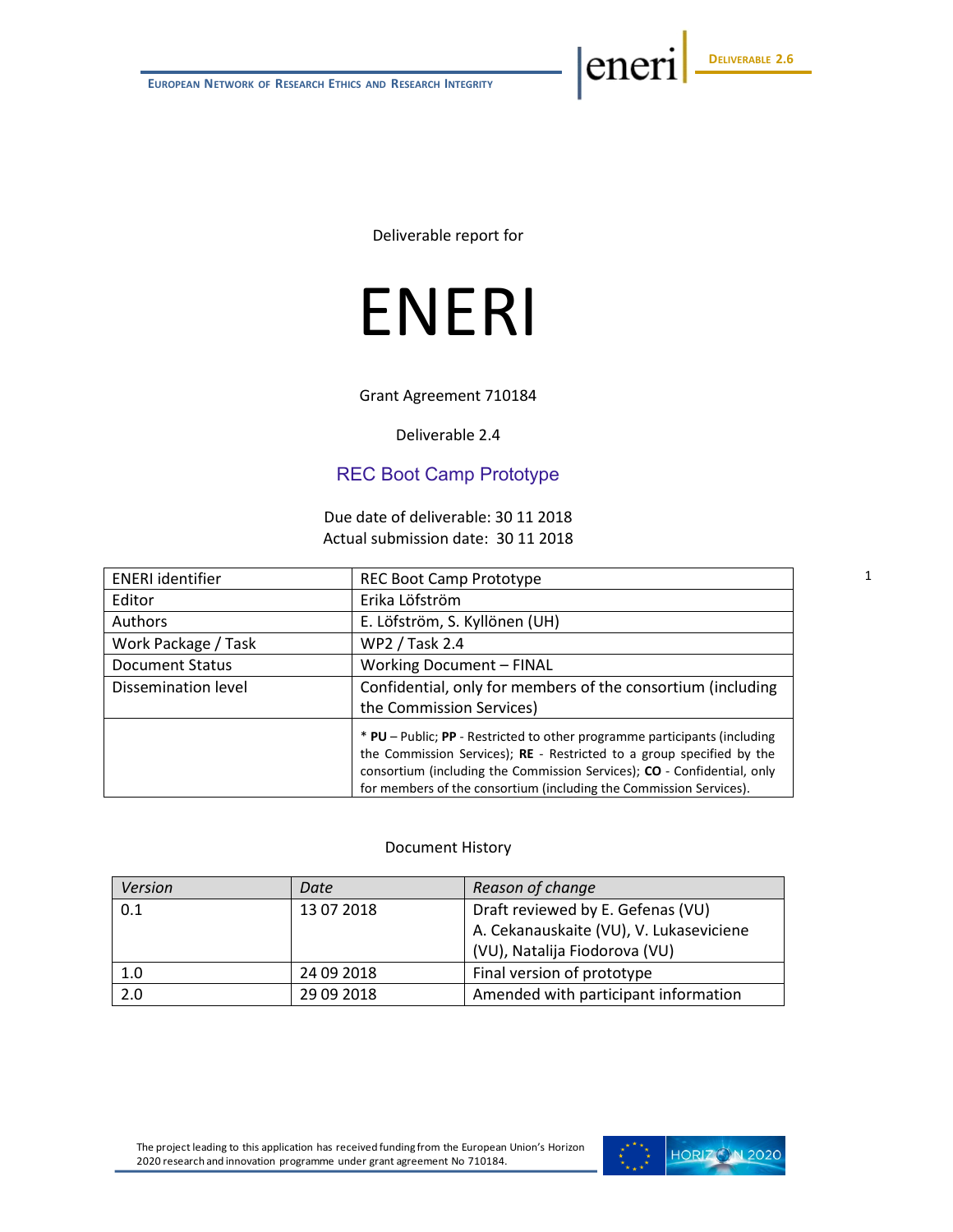eneri

# **Table of Contents**

| 1. Description of Task at the GA           |   |
|--------------------------------------------|---|
| 2. Objectives and needs of the deliverable | 3 |
| 3. Conclusions                             |   |
| 4. Deviations from DoA                     |   |
| 5. Next steps                              |   |
| 6. References                              |   |

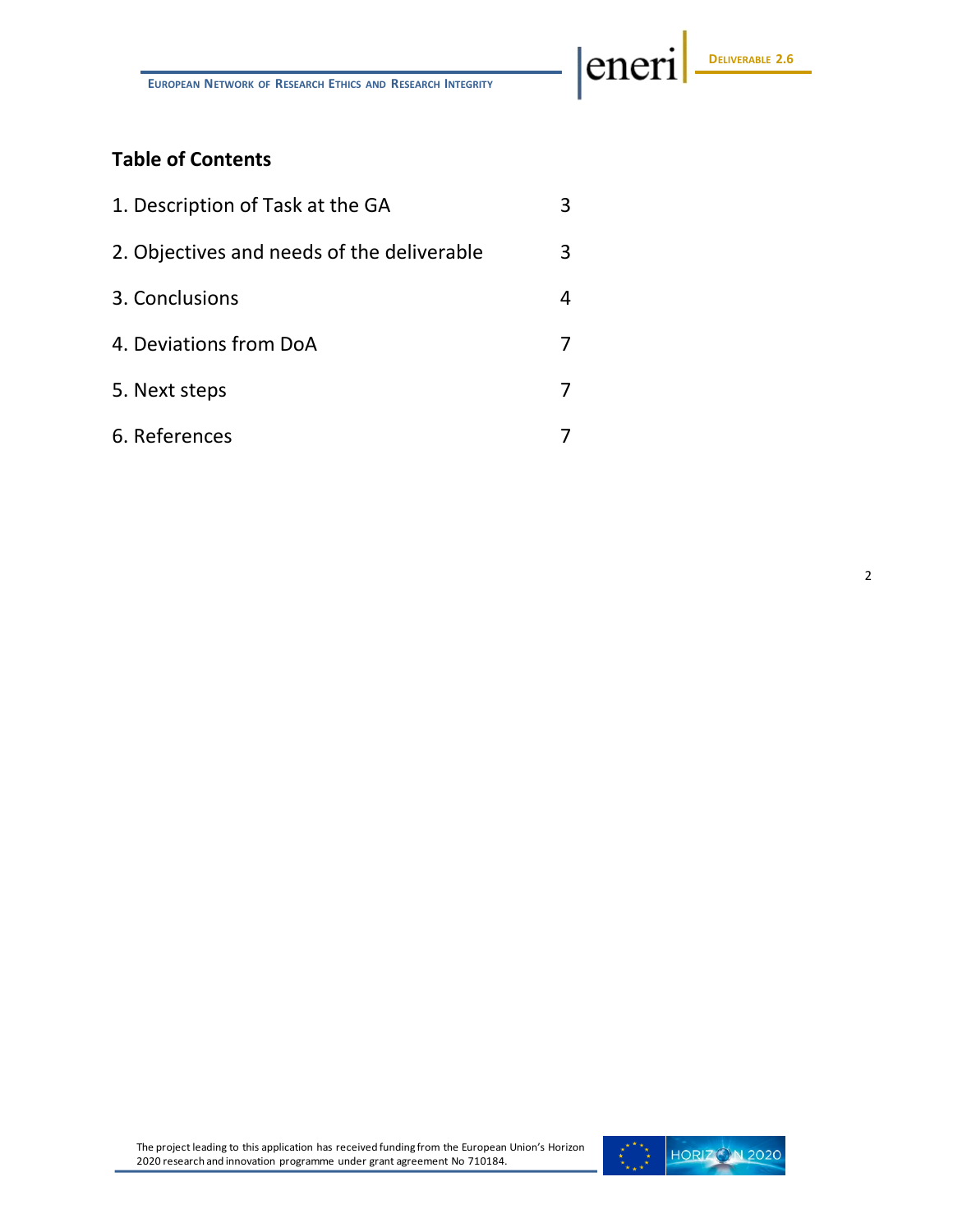ener

#### **1. Description of Task at the GA**

Task 2.6: boot camps activities. ENRIO and EUREC members are not only dealing with allegations of research misconduct or doing ethics reviews but also with raising awareness concerning research integrity and ethics through training activities. In the United States local research integrity officers (RIOs) have been offered specific training by the Office of Research Integrity (ORI). Since for instance collected data and material in an investigation in US are also used as legitimate evidence in court, the requirements in procedures are different compared to European standards or procedures for investigations. ENRIO wants to establish similar RIO boot camps although with a European focus thus taking into account the local circumstances. Similarly, REC boot camps are planned. For this task a strong cooperation with WP4 is necessary. The training curricula are designed in WP 4. These contents are fed into the boot camps. The execution of boot camps is carried through as WP 4 activities.

#### **2. Objectives and needs of the deliverable**

Objective as stated in the DoA: Developing training material including a European prototype of a RIO and REC boot camp.

In order to achieve its aim, collaboration among WPs has been vital. This collaboration includes WPs 2 (Research Ethics and Research Integrity: Shared Practice), 3 (Common ethical basis for research: Synergies between Research Ethics and Research Integrity Networks), and 4 (Training and Capacity Building). The REC BC is implemented in connection to a EUREC meeting (Prague, March 25-26, 2019). Needs of the target group have been collected through EUREC. A topic emerging from the field is research with minors. Furthermore, as one aim of ENERI is to create synergy between research integrity and research ethics, overlapping issues and ethics topics are also included, i.e. conflict of interest. The synergy effect is further amplified by the fact that an ENRIO meeting is planned to take place in connection to the EUREC meeting. Collaboration with WP 3 means that contents of the e-Manual are incorporated to the BC themes.

Collaboration also takes place with WP 5 (Participation and Communication Portal: E-Community and E-Tools). The latest development around creating an

The project leading to this application has received funding from the European Union's Horizon 2020 research and innovation programme under grant agreement No 710184.

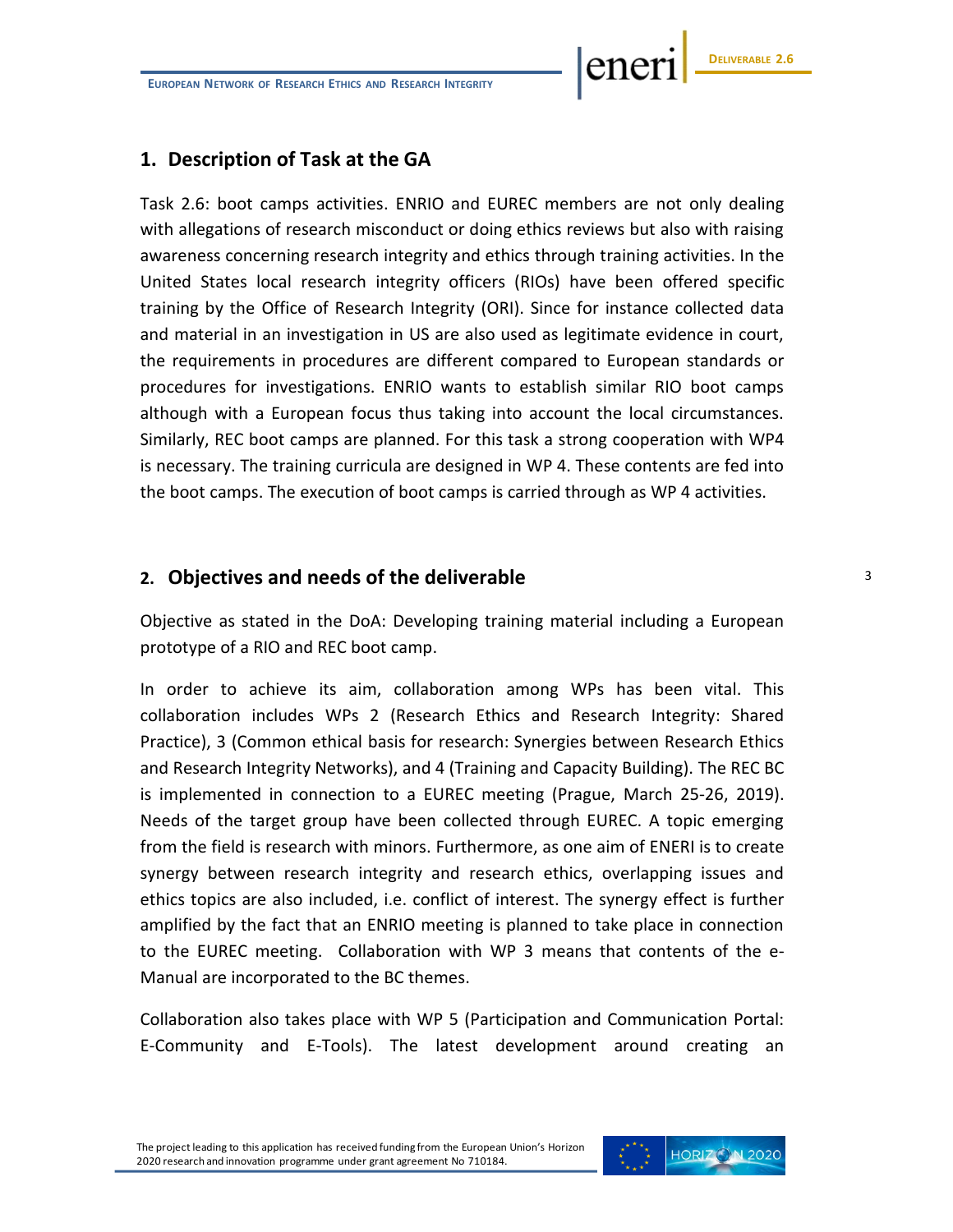ene

ethics/integrity expert database will be presented and discussed as part of capacity building and strengthening cultures of integrity across Europe.

Within WP 4, there has been the opportunity to get acquainted with the U.S. BC concept and related training materials. A staff member at the Finnish Board on Research Integrity with experience of a U.S. RIO Boot Camp has reported on the experience, which provided valuable insight into this particular type of training concept. The U.S. Boot Camp utilizes the idea of a single case, which is analysed, role played and discussed from a number of different integrity angles. This approach provides the opportunity to get to depth with a case and practice RIO competences while engaging with the mutual task.

The ENERI REC BC utilizes a similar idea of intensive work with cases. However, there are challenges, which require modifications into the approach in the European context. First, the target group in the ENERI BC is broader including both research ethics committee/board members as well as research integrity officers working at research institutions. Therefore, the tasks of participants in the ENERI BC are more varied, whereas in the U.S. context, participants are research integrity officers with similar task profiles. Second, the integrity infrastructures, regulations and guidelines vary from country to country, and therefore the training cannot be based on the idea of a specific set of regulations or a single operating procedure. By default, the discussion around the dilemmas will be more diverse, explorative and comparative in nature, which will, on the one hand, challenge the coherent discussion of topics, but on the other hand, also enrich discussions. Third, in the U.S. research integrity officers are involved in investigations and their work has legal implications unlike in many European countries. Thus, in the European context, the scope must be other than investigation procedure in order for participants to benefit. This pertains very much to the REC BC in particular.

The target group is primarily recruited through EUREC and its work groups to reach individuals for whom the topic of researching minors is of particular relevance. While a "first come first serve" basis may be applied in filling the places, it may also be relevant to consider institutional and regional spread. Based on the experiences from the RI boot camp, a suitable number of participants is approximately 20. This will allow for in-depth discussion and facilitated group work.

The project leading to this application has received funding from the European Union's Horizon 2020 research and innovation programme under grant agreement No 710184.

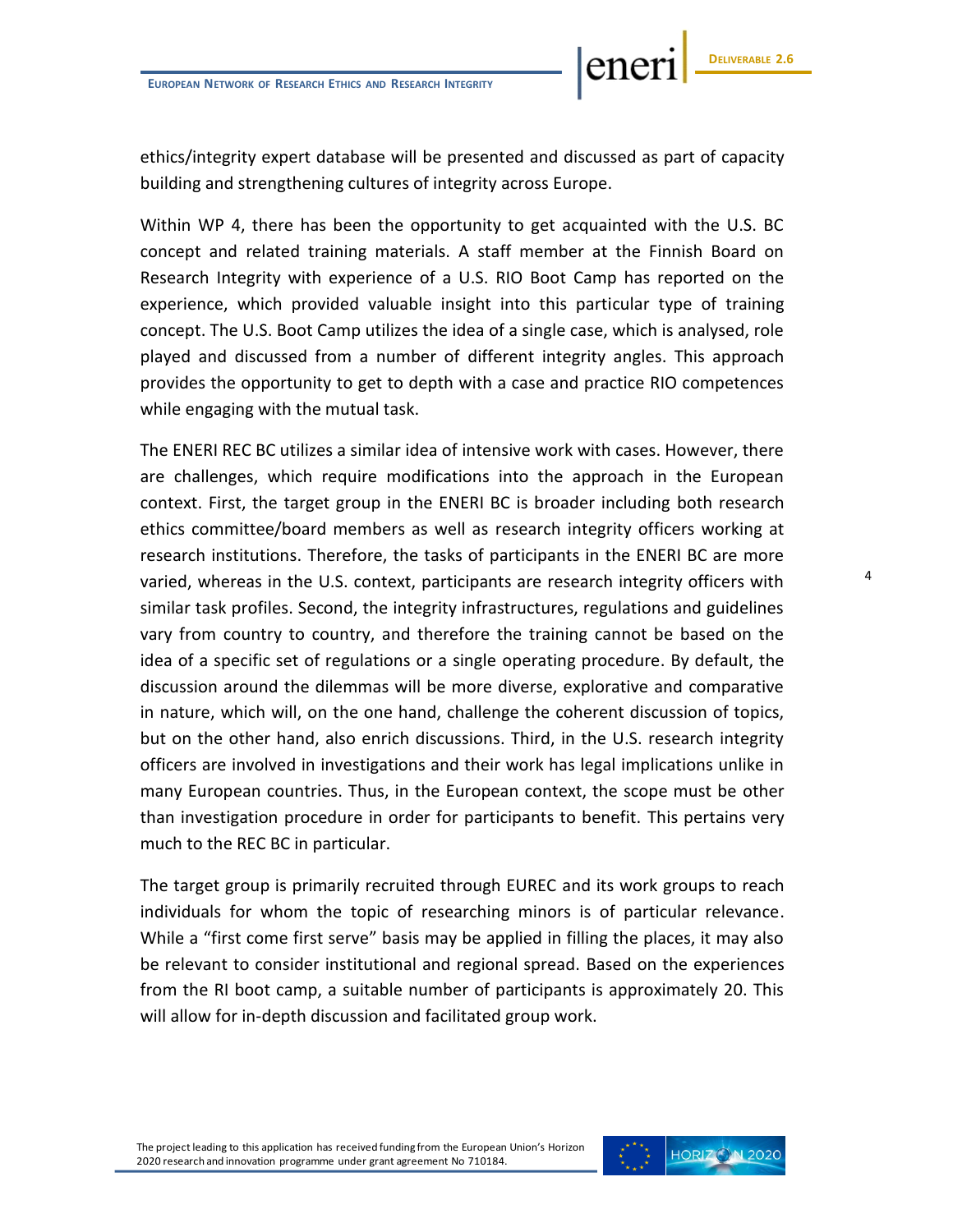ene

## **3. Conclusions**

Based on the above, a program has been set up for the ENERI REC BC to accommodate objectives and needs of the target group, and to pilot-test related training modules later available online. For the program, please see Table below. The working methods are based on introductions to themes and active work on cases/dilemmas in smaller groups. There will be one core theme, namely research with minors, running through the various sessions. Each case/dilemma is dealt with from at least two perspectives: a specific thematic perspective, and the perspective of research with minors. In the U.S. BCs, participants work on one case. However, having a few different cases, which can be analysed through different themes, will help to assure that a greater number of participants can connect with the cases in terms of content, field and methodology. The BC serves the purpose of pilot-testing materials, and thus, it is relevant to test at least a couple case materials. At the same time, we wish to maintain the idea of a BC with intensive work into the chosen case(s).

The work with cases take different forms:

- small-group sessions around different cases where groups deal with their assigned case, but report the outcomes to the whole group
- small-group sessions around a mutual case where outcomes are compared and group solutions complement each other
- Simulation of case in which volunteers act roles, and others may serve as observers. The observer role is not a passive one as also observers are expected to report their perceptions
- Simulation case is carried on to small-group work in which groups should continue to solve/discuss the simulation case from an assigned perspective.

Thus, the BC will include activating working methods (group work, simulation) to engage participants. Learner-centered methods facilitate higher-quality learning, i.e. deeper level learning and conceptual change (Martin et al., 2000; Kember & Kwan, 2000). Role-play and simulation are teaching/learning activities which engages participants into taking an active role in their learning, and which mimic real/realistic situations. This is a feature highly relevant for adult learners who often have the goal of being able to transfer their learning to a real-life context, such as work. Simulation and role play are relevant methods for dealing with ethics and integrity-related

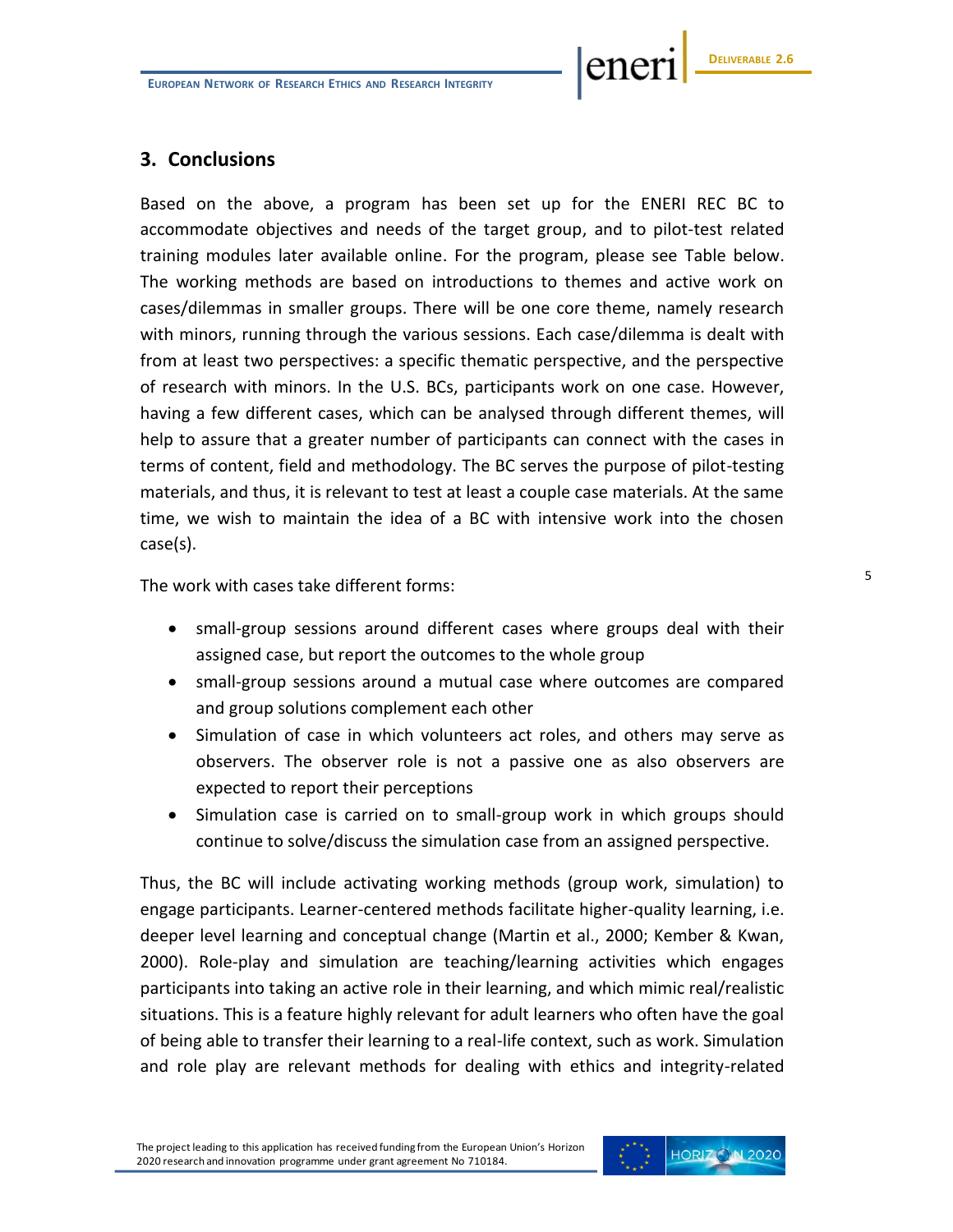content as these encourage participants to recognize different perspectives and to understand the dynamics of systems or processes (Wheeler, 2006; Wright-Maley, 2015; Löfström, 2016).

Creating cases with continuity covering at least two themes is a demanding task, and for this purpose the case studies will draw on multifaceted real-life cases in modified and anonymized form. In line with the simulation method, it is vital that participants can get a realistic feel of the materials they work with. To accommodate the wishes of the target group, the theme running through the BC sessions connecting the sessions is research with minors. Having a transversal theme will help to create the intensity of the BC training without locking in the program too tightly onto one single procedure.

In brief, the BC includes concrete cases that are followed up from different perspectives in the spirit of "Boot camp", and it will include a selection of cases to allow the European diversity to be taken into account. In order to honor the goal of ENERI to bring together research ethics and research integrity, there are cases that are carried over from themes in one domain to themes in the other domain.

| Day 1           | Content                                                               | <b>Working</b><br>method       | <b>Transversal topics</b>                                         |
|-----------------|-----------------------------------------------------------------------|--------------------------------|-------------------------------------------------------------------|
| $12:00 - 13:00$ | Lunch                                                                 |                                |                                                                   |
| $13:00 - 13.15$ | Opening                                                               |                                |                                                                   |
| $13.15 - 13.30$ | Introduction to the ENERI BC                                          |                                |                                                                   |
| $13:30 - 15:00$ | Impacts of GDPR on ethics<br>review boards                            | Introductory<br>lecture + Case | Implications for research<br>on minors (e.g. informed<br>consent) |
|                 | Coffee                                                                |                                |                                                                   |
| 15.30 - 17:00   | Bioethics: Biobanks and the                                           | Introductory                   | Implications for research                                         |
|                 | <b>GDPR</b>                                                           | lecture + Case                 | on minors                                                         |
| Day 2           |                                                                       |                                |                                                                   |
| $09:00 - 10:30$ | Ethics review boards in non-<br>medical fields: Current issues        | Introductory<br>$lecture +$    | Research on minors (e.g.<br>minors & new                          |
|                 | (e.g. business-university<br>collaboration; emerging<br>technologies) | Simulation                     | technologies)                                                     |
|                 | Refreshments                                                          |                                |                                                                   |
| $11:00 - 12:30$ | Implications of the CDT                                               |                                | Implications for research                                         |
|                 | Regulation on children in the                                         |                                | on minors                                                         |

#### Table 1: Programme for REC BC (preliminary)



ene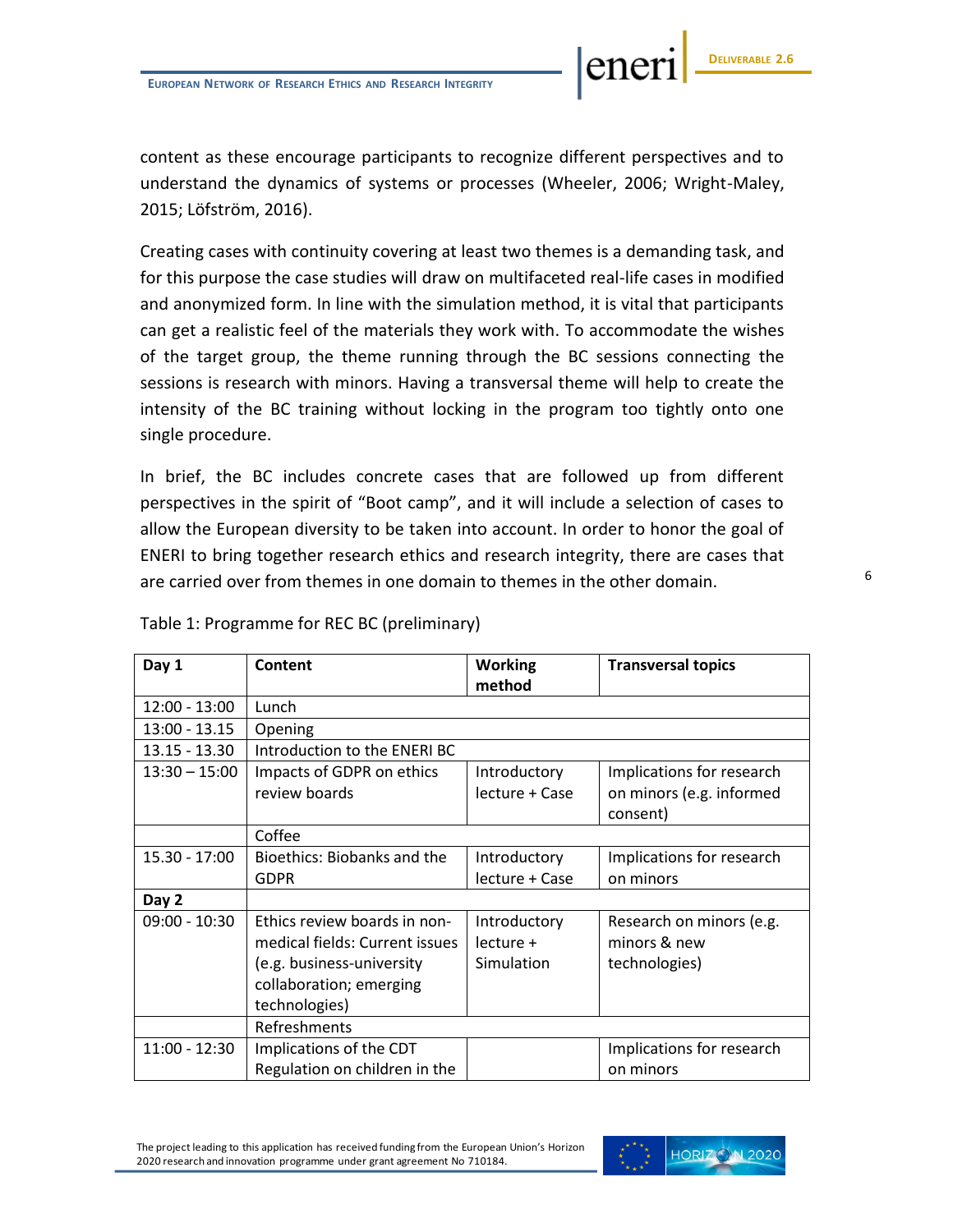eneri

|                 | context of medical research   |                |  |
|-----------------|-------------------------------|----------------|--|
| $12:30 - 13:00$ | <b>Ethics Expert Database</b> | Introduction   |  |
|                 |                               | and discussion |  |
| 13:00 - 14:15   | Lunch and coffee              |                |  |
| 14:15 - 16:15   | Conflict of Interest          | Introductory   |  |
|                 |                               | lecture + Case |  |
| $16:15 - 17:00$ | Conclusion                    |                |  |

Alternatively, the BC can be accommodated to fit within one day, if that is more convenient for participants.

# **4. Deviations from DoA**

NA

## **5. Next steps**

During the BC, organisers intend to collect evidence of how the chosen cases work with expert target groups, and what kind of discussions they trigger. This is an important step in assessing training resources created within the ENERI project. An evidence-based approach is applied in order to understand the processes by which integrity experts engage with the selected training material. This will help WP 4 to develop the materials into their final format, later made available online. Moreover, the evidence-based approach increases understanding about how experts analyse ethical dilemmas, including what kind of strategies they use, and what they emphasise in ethical problem solving. Such understanding can be utilized in f2f and online training to help participants develop effective and expert-like strategies for identifying, analysing, and solving ethical dilemmas.

In addition to the evidence-based approach, participants of the BC will be asked to provide feedback on the training. The program concludes with an opportunity to evaluate the training. In addition, participants are also asked to provide written feedback. This material is analysed and fed forward into the training material to be